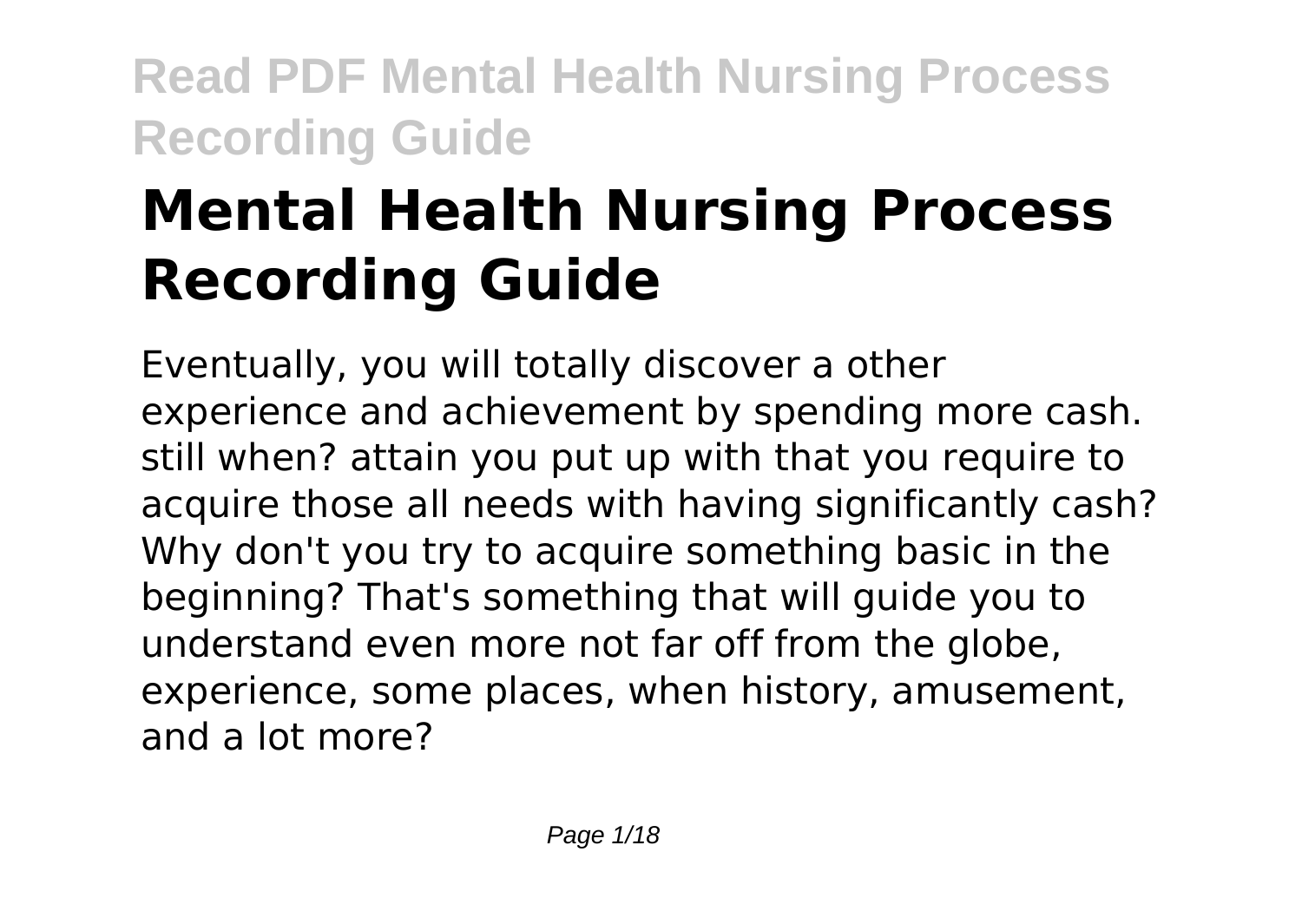It is your no question own get older to comport yourself reviewing habit. in the course of guides you could enjoy now is **mental health nursing process recording guide** below.

Process Recording Mania Interview HOW TO WRITE PROCESS RECORDING What is a Process Recording? AN EXAMPLE FOR PROCESS RECORDING Process Recording Process recording Proccess Recording || Mental Health Nursing **Psych process recording Process Recording Process Recording** Mental Health Nursing - Communication techniques, Therapeutic communication *Process Recording* **Say This, Not That: Patient Experience Video** Page 2/18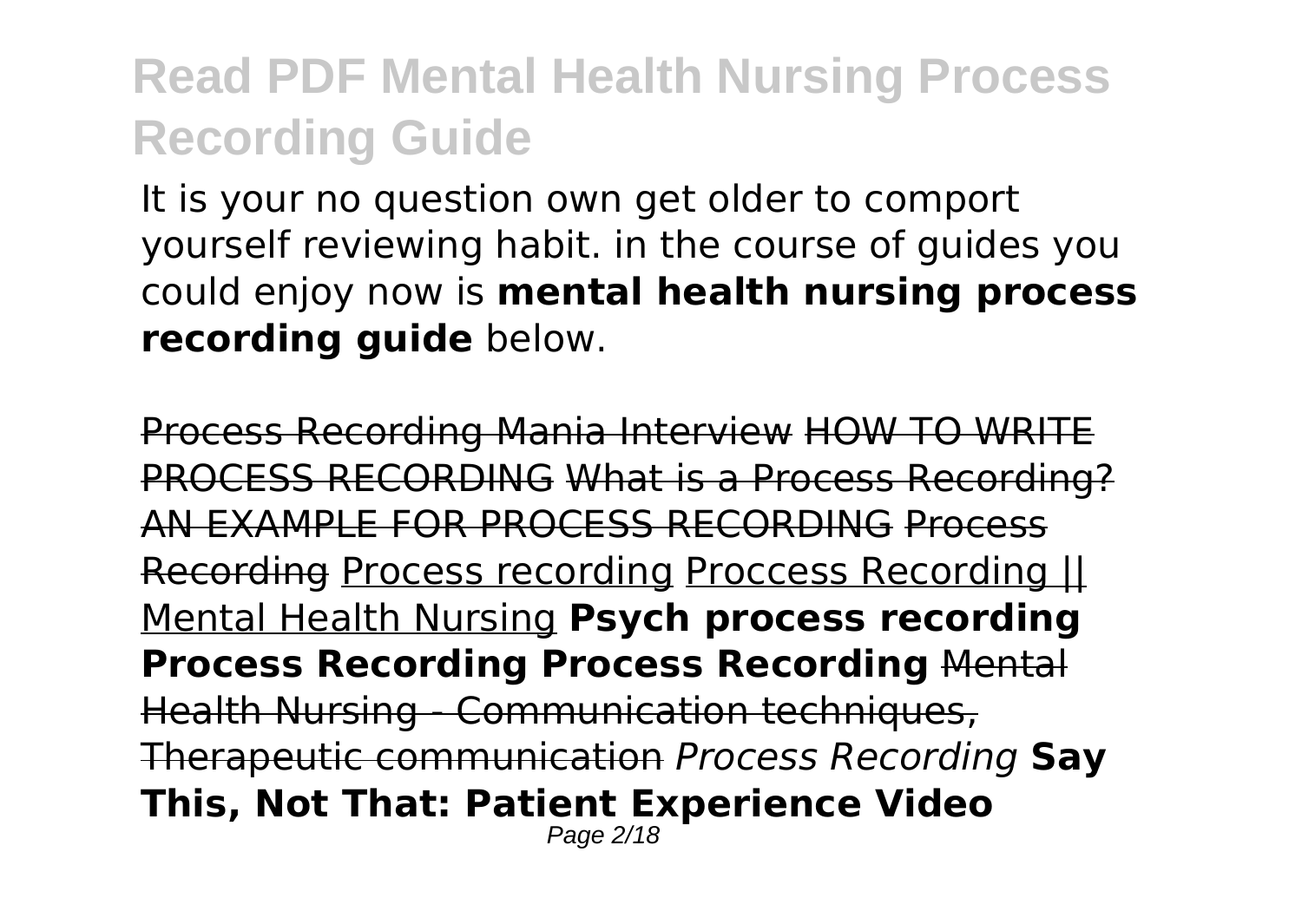Schizophrenia | mental health nursing | NCLEX Rn exam practice questions | nursing classes Psychiatric History Taking and The Mental Status Examination | USMLE \u0026 COMLEX Mental Health Nursing *Mental Status Examination\_Part -1 Preorientation Phase of the Therapeutic Nurse-Patient Relationship* Role Playing Therapeutic Communication History Taking in Psychiatry - Part 1 Nursing Care for Schizophrenia (Diagnosis, Care Plan, and Interventions) + Free Quiz Therapeutic Communication with the Bipolar Manic process recording*How to Study for Mental Health Nursing in Nursing School Process recording formate* MHN Part 58| Process recordingMental Health Assessment Nursing 5130 Week 4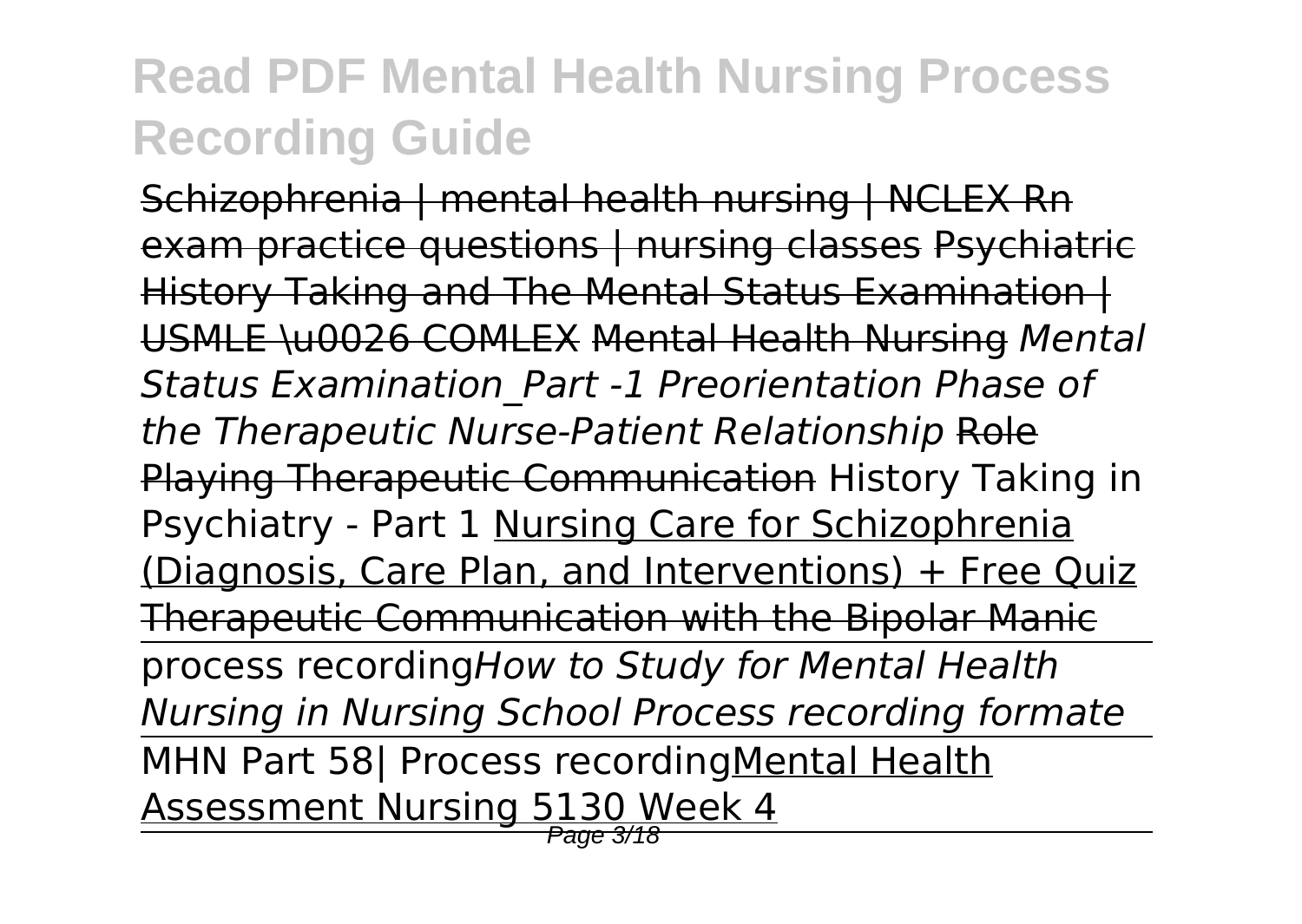Process Recording in Hindi - By Aspin.R*Process Recording - By Aspin.R NON-THERAPEUTIC COMMUNICATION TECHNIQUES NURSING*

Mental Health Nursing Process Recording NURS 3910 MENTAL HEALTH NURSING Process Recording Form Brief description of client and milieu Pt was a 54 year-old, Caucasian female, slightly overweight, and sitting in a wheelchair. She was admitted on 9/5/14 and is diagnosed as 5250 for GD and DTS. She was wearing street clothes with her hair unkempt.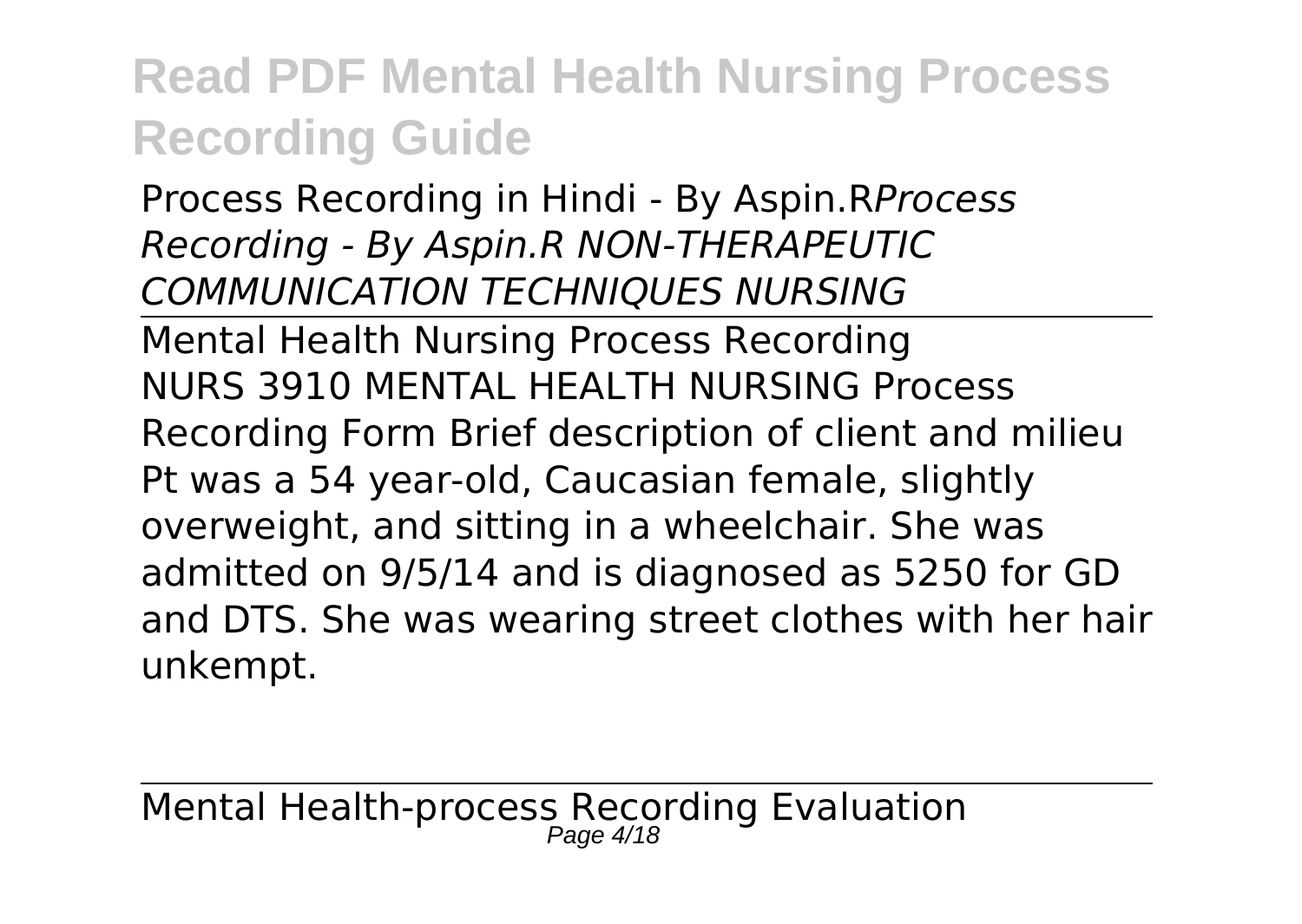[pnxk6v3x014v] MENTAL HEALTH NURSING PROCESS RECORDING GUIDE The interaction between the nurse and the patient, as you recall, is recorded and examined in the process recording Cthat is, a record of the on going interaction, the process of two people relating with each other. The recording includes a description of the patient's nonverbal and verbal behaviors ...

Mental Health Nursing Process Recording Guide MENTAL HEALTH NURSING PROCESS RECORDING GUIDE The interaction between the nurse and the patient, as you recall, is recorded and examined in Page 5/18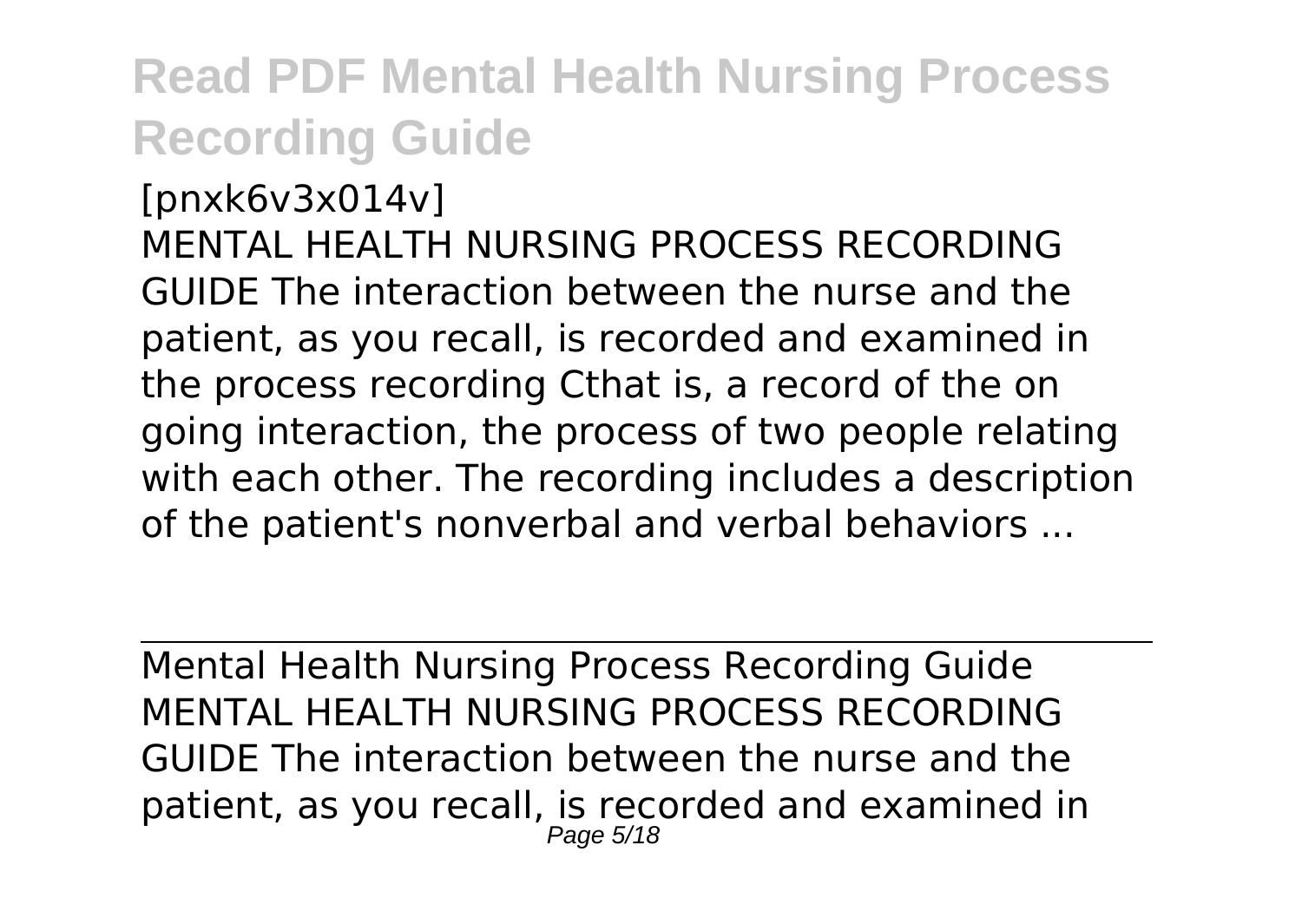the process recording Cthat is, a record of the on going interaction, the process of two people relating with each other. The recording includes a description of the patient's nonverbal and verbal behaviors, the nurse's response, identification of the therapeutic technique used by the nurse, and an explanation of  $the...$ 

MENTAL HEALTH NURSING PROCESS RECORDING **GUIDE** NURS 3910 MENTAL HEALTH NURSING. Process Recording Form Brief description of client and milieu Pt was a 54 year-old, Caucasian female, slightly Page 6/18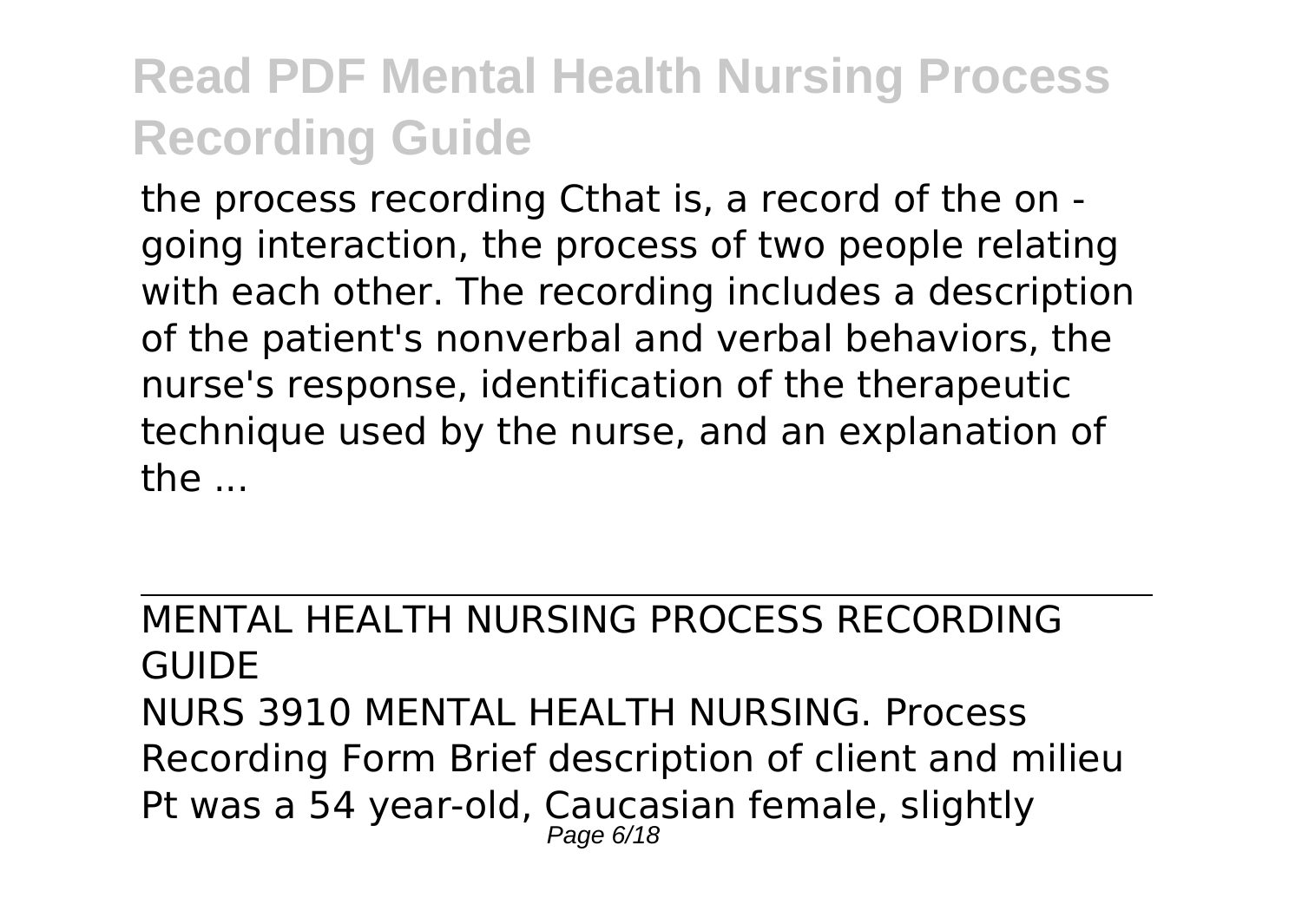overweight, and sitting in a wheelchair. She was admitted on 9/5/14 and is diagnosed as 5250 for GD and DTS. She was wearing street clothes with her hair unkempt.

Mental Health-Process Recording Evaluation | Mental ...

mental health nursing process recording guide aging mental health and long term care by william. home occupational outlook handbook u s bureau of. a guide to case notes and record keeping nursing in practice. 7 12 smoking and mental health tobacco in australia. community mental health block grant michigan gov. Page 7/18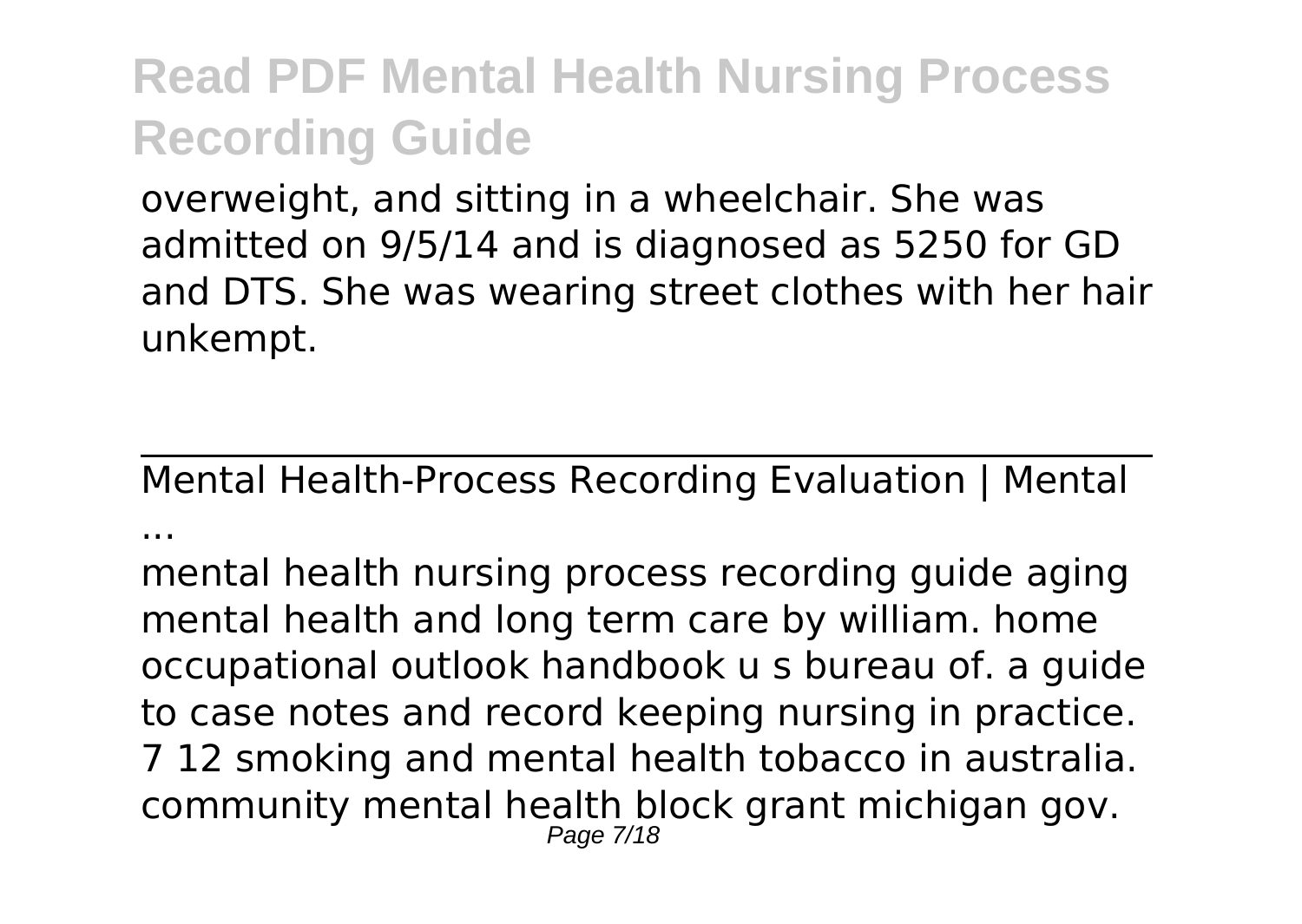nursing southwestern community ...

Mental Health Nursing Process Recording Guide Auburn University NURS 4230 Mental Health Nursing Interpersonal Process Recording (IPR) Student Name: Megan McGahan. Brief Information about this Client: 15 yr old Male who suffers from depression that is recurrent, severe, possibly with psychotic features. Student Goals For this interaction: To therapeutically communicate with the client and get insight as to why the client is at the Bradley Center.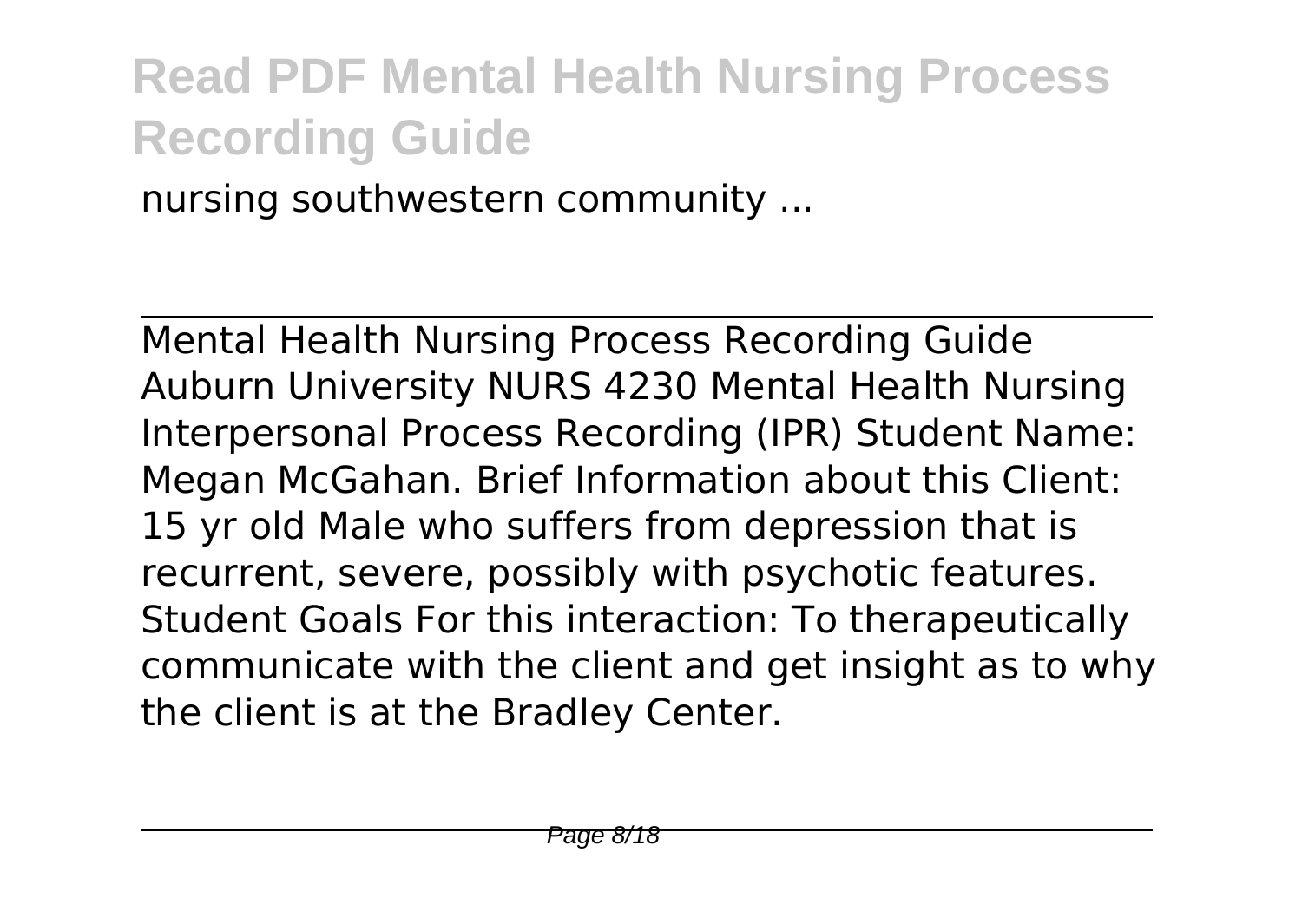Auburn University NURS 4230 Mental Health Nursing

...

Client Diagnosis: Bipolar Disorder, suicidal ideation, suicides attempts History RT Diagnosis; Onset, Duration & Prior Treatment: 8 suicide attempts, anhedonia, anergia, poor sleep, inability to function, hopelessness, helplessness, no violent toward others. Hx: HIV(+), COPD. Nurse Communication (Verbal & Non Verbal) Client Communication (Verbal & Non Verbal) Nurse's Thoughts & Feelings ...

Process Recording | Nursinghelp The process recording performed during the  $\rho_{\textit{age 9/18}}$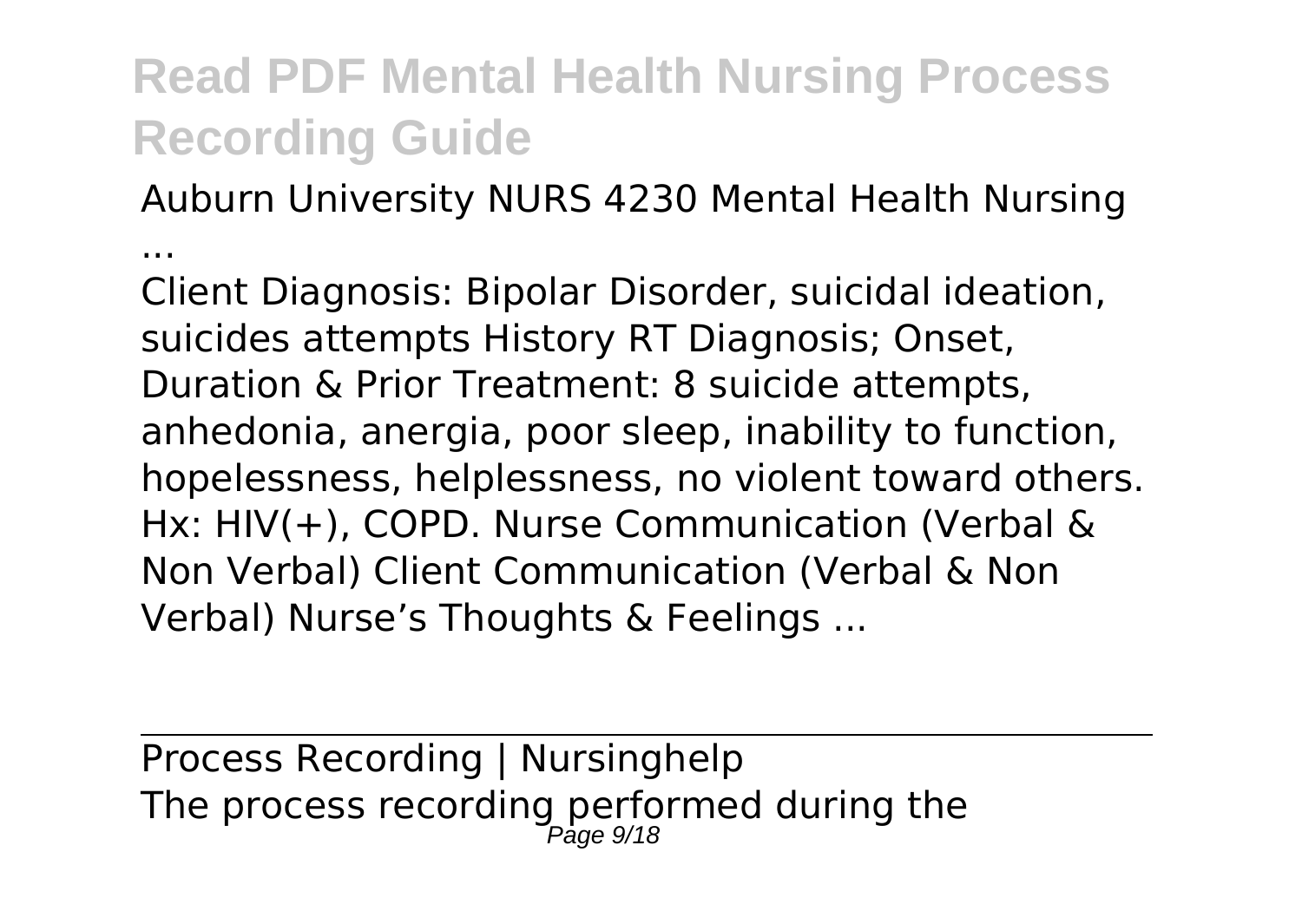psychiatric rotation was startling, yet pleasantly different in context as well as content. I feel like I have greatly improved my communication skills and strengthened my therapeutic communication since the completion of my last process recording.

#### PROCESS RECORDING FORM Description of Interaction setting

The process recording is a written account of an interaction between a client and nurse. Through the reconstruction of the interaction the student is provided with an opportunity to retrospectively examine and analyze his/her communication skills, Page 10/18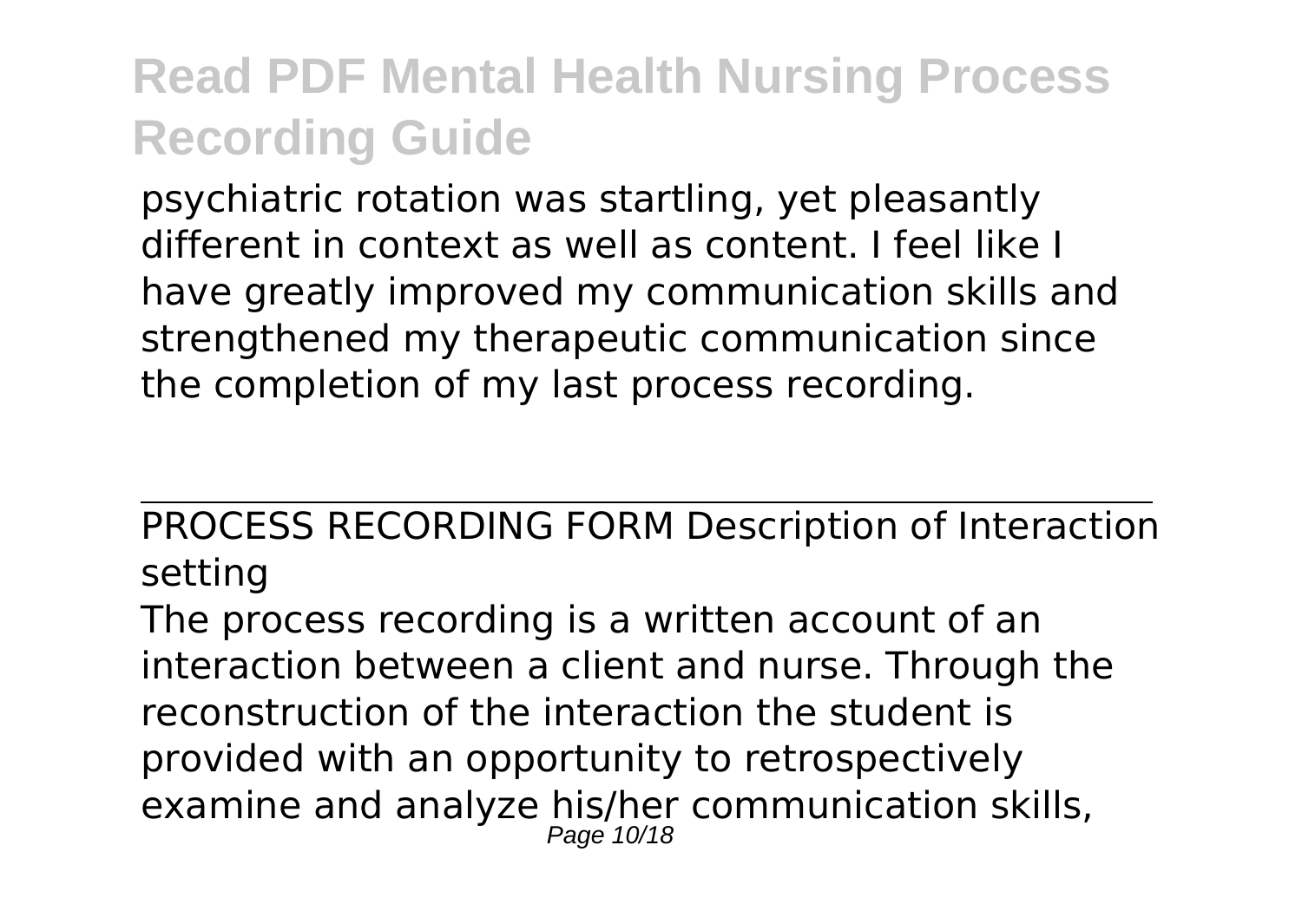therapeutic use of self and the client's part in the interaction.

Clinical Learning Experience Workbook Process Recording

sample process recording mental health nursing sample essays essay writer. aging mental health and long term care by william. test bank of nursing for wellness in older spinwoop. jstor viewing subject health sciences. 220 nursing bullets fundamentals of nursing reviewer 1. cna resume sample amp complete guide 20 examples.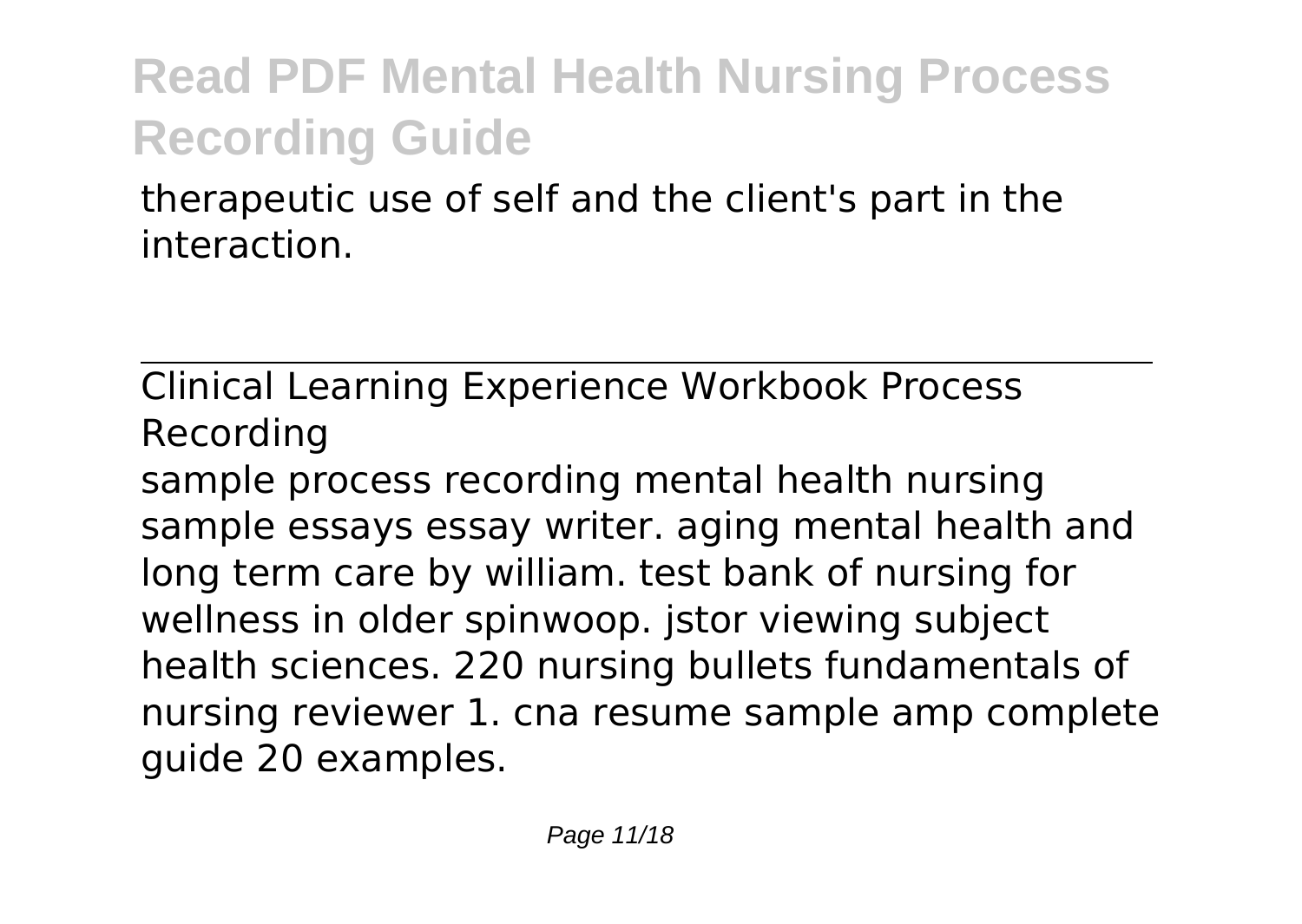Sample Process Recording Mental Health Nursing Process Recording Assignment. Process Recording assignment for psych. University. California State University San Marcos. Course Psychiatric-Mental Health Nursing for Accelerated BSN Students (NURS 360 ) Uploaded by. Kayla Chapman. Academic year. 2019/2020

Process Recording Assignment - NURS 360 - CSUSM - **StuDocu** Definition Process recording is a written account recording of all that transpired, during and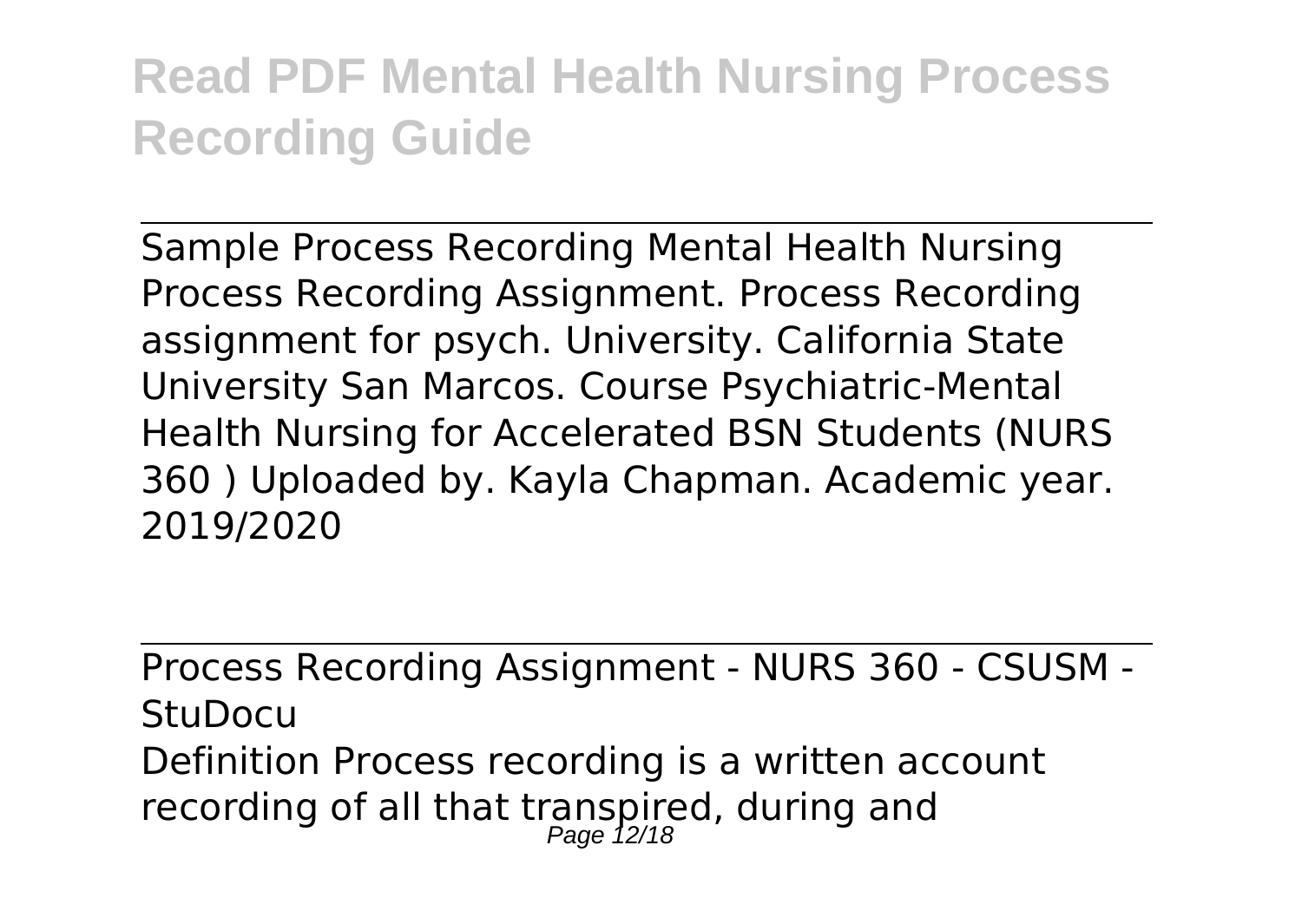immediately following the nurse patient interaction. It is recording of the conversation during the interaction or the interview between nurse and the patient in the psychiatric setup with the nurse inference.

#### Process recording - SlideShare

The nursing process is an interactive, problem-solving process. It is systematic and individualized way to achieve outcome of nursing care. The nursing process respects the individual's autonomy and freedom to make decisions and be involved in nursing care. The nursing process is accepted by the nursing profession as a standard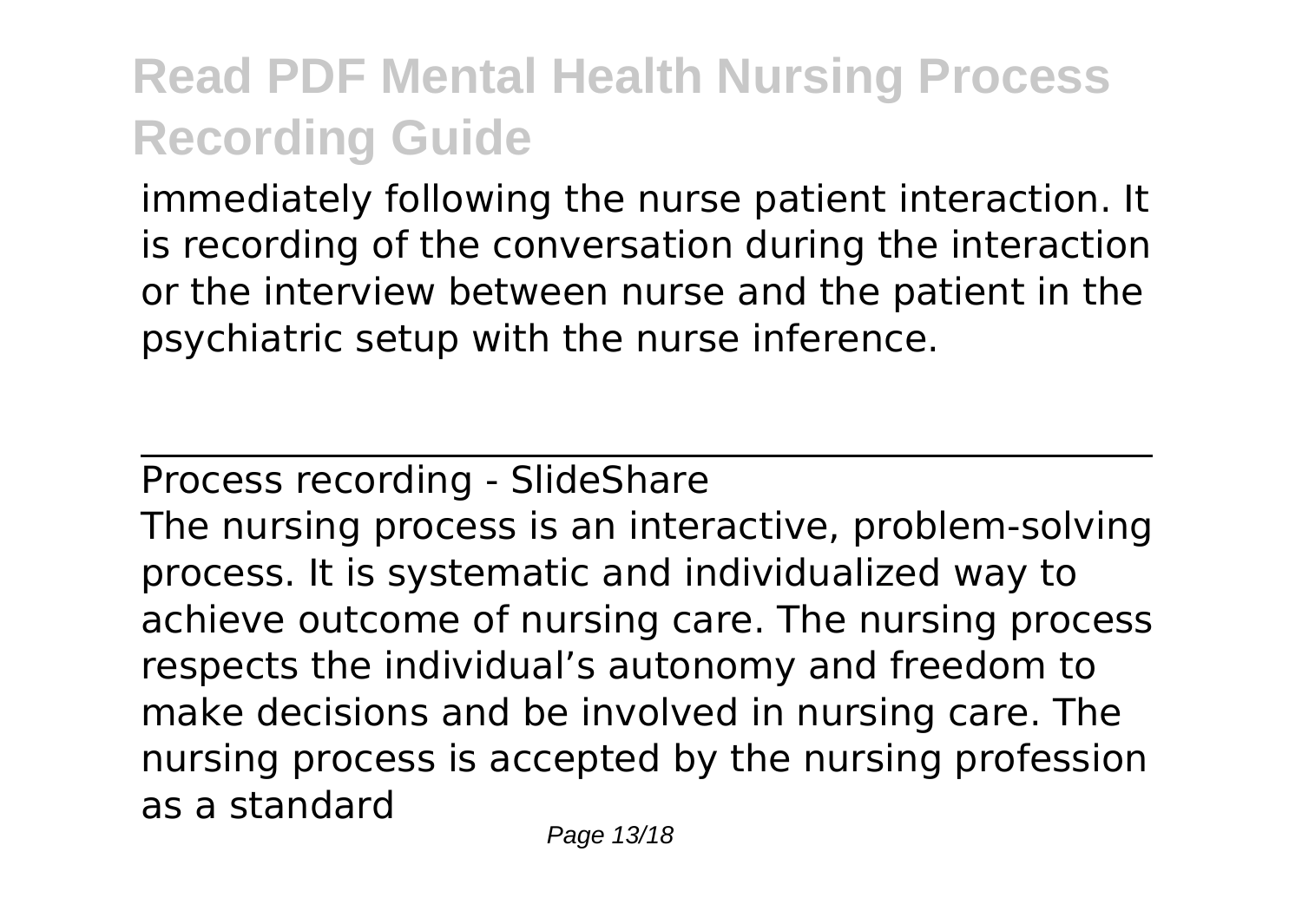Nursing Process in Psychiatric Nursing Interactional Process Recording Kristi R. Rittenhouse Psychiatric Nursing and Mental Health Nursing Care-NURS 40030-601 Laura Brison October 20, 2010. Running Head: INTERACTIONAL PROCESS RECORDING 2. Interactional Process Recording J.G., a 23 year oldwhite male, was admitted to Heartland Behavioral Health on Wednesday September 29, 2010 with depression.

Interactional Process Recording Kristi R. Rittenhouse Page 14/18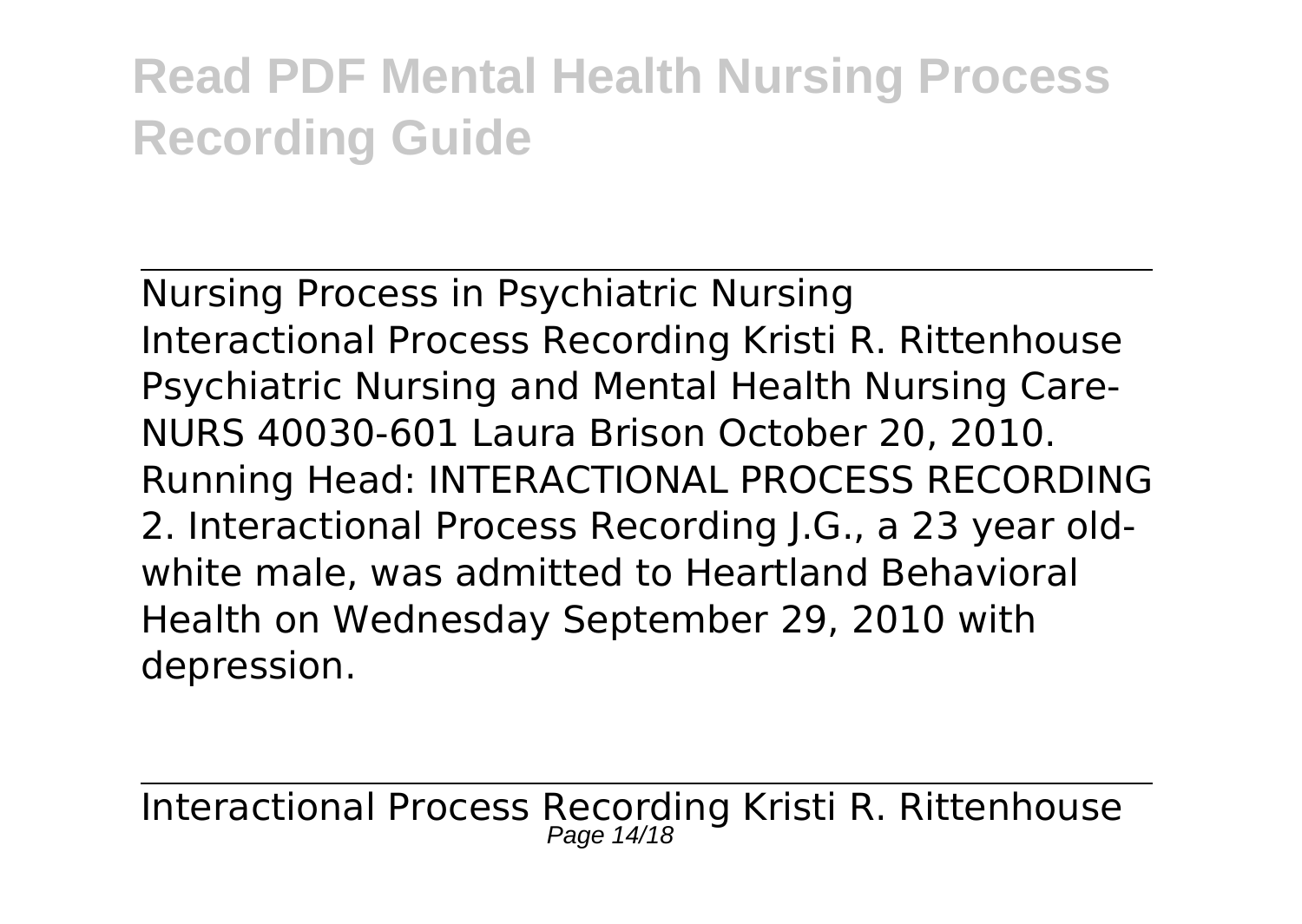...

Mental Health Nursing Interpersonal Process Recording (IPR ) Student Name: Sunshine Justice (Nurse) & Kiana Santiago (Patient) Date:4/16/20 Brief information about this client: Mr. Jones ,69, M, Major Depressive Disorder with Risk for suicide, Involuntary Admission Student Goal for this interaction: To use therapeutic communication to communicate with the patient both Verbally and Non-Verbally to provide support and clear information for the patient.

IPR-Form.pdf - Mental Health Nursing Interpersonal Process ...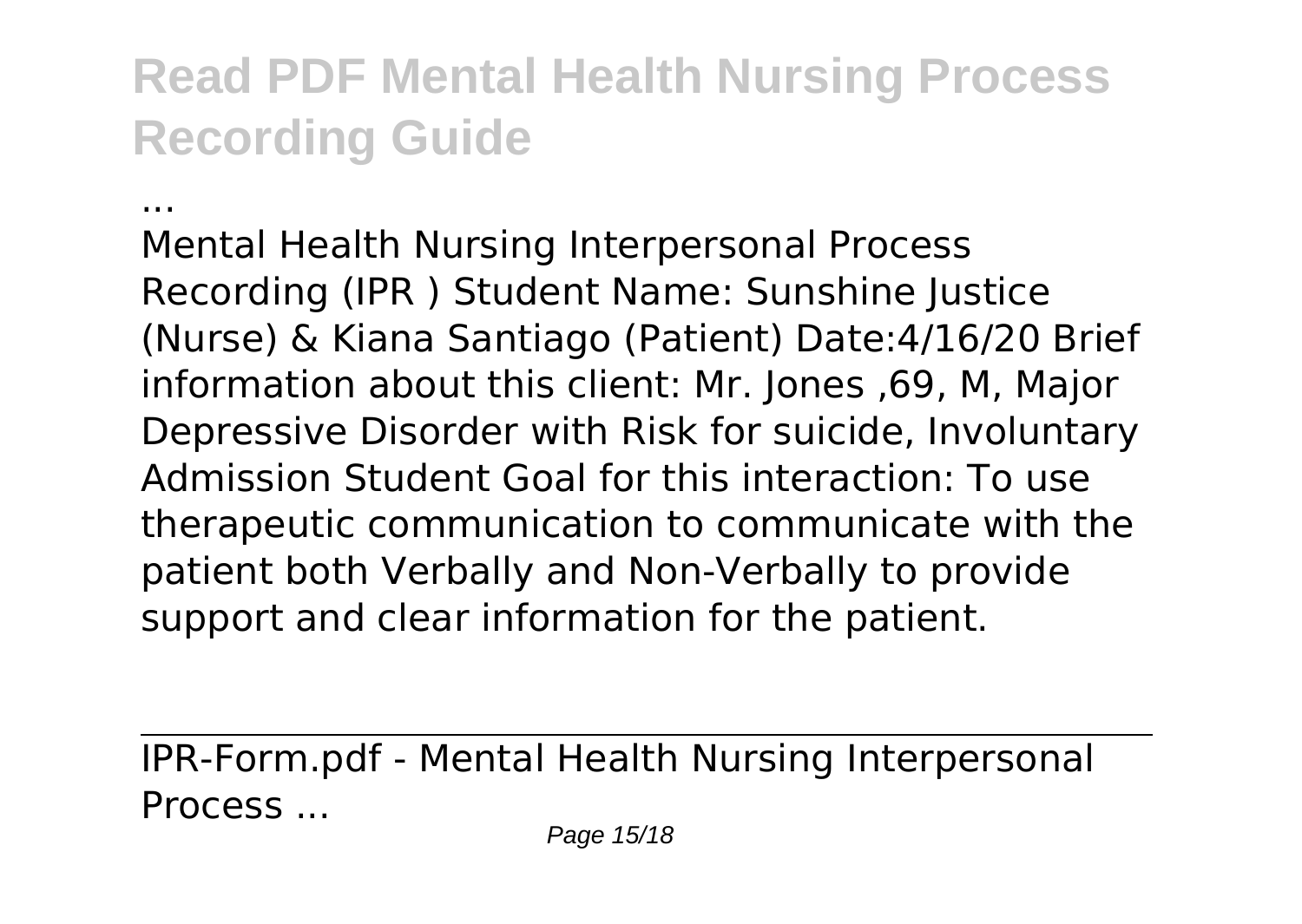Introductory/Orientation Phase ©2018 UTA College of Nursing and Health Innovation Page 1 of Process Recording Form N3481 Psychiatric-Mental Health Nursing of Individuals, Families, and Groups Student Nurse Client Analysis Verbal : "Hello, my name is James and I am a UTA nursing student. Do you mind if I interview you for 10-15 minutes?"

Process Recording.docx - N3481 Psychiatric-Mental Health ...

DEFINITION Recording of the conversation during the interaction or the interview between the nurse and the patient in the psychiatric set up with the nurses Page 16/18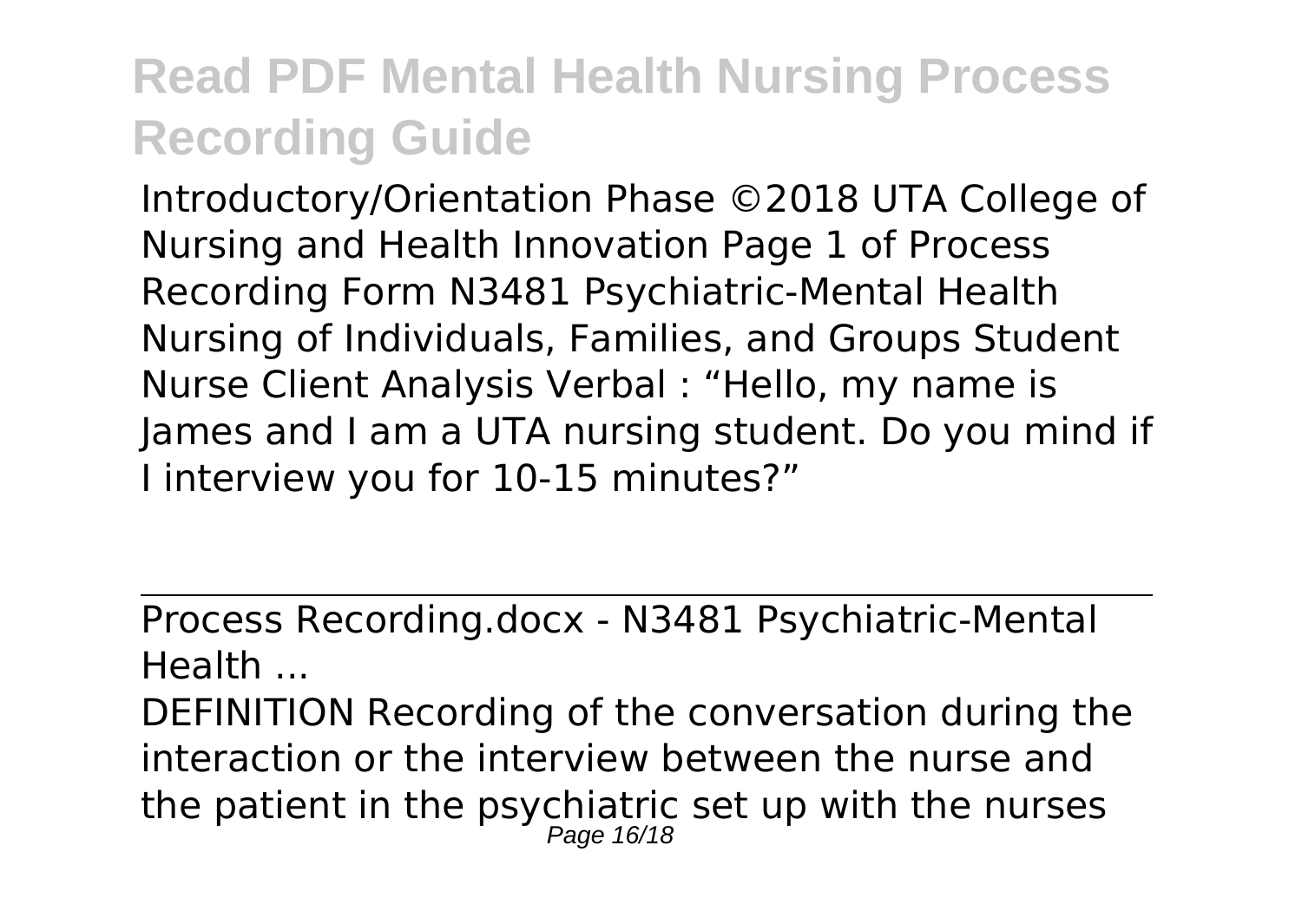interference. It is the written account of verbatim recording of all that transpire/emerged, during and immediately following the nurse patient interaction

Procss recording - SlideShare Explanation of the Rubric Criteria for Interpersonal Process Recording (IPR) Communication (20 verbal entries, ten nonverbal, ten techniques) Criteria 1 Nursing Interaction (verbal and nonverbal)